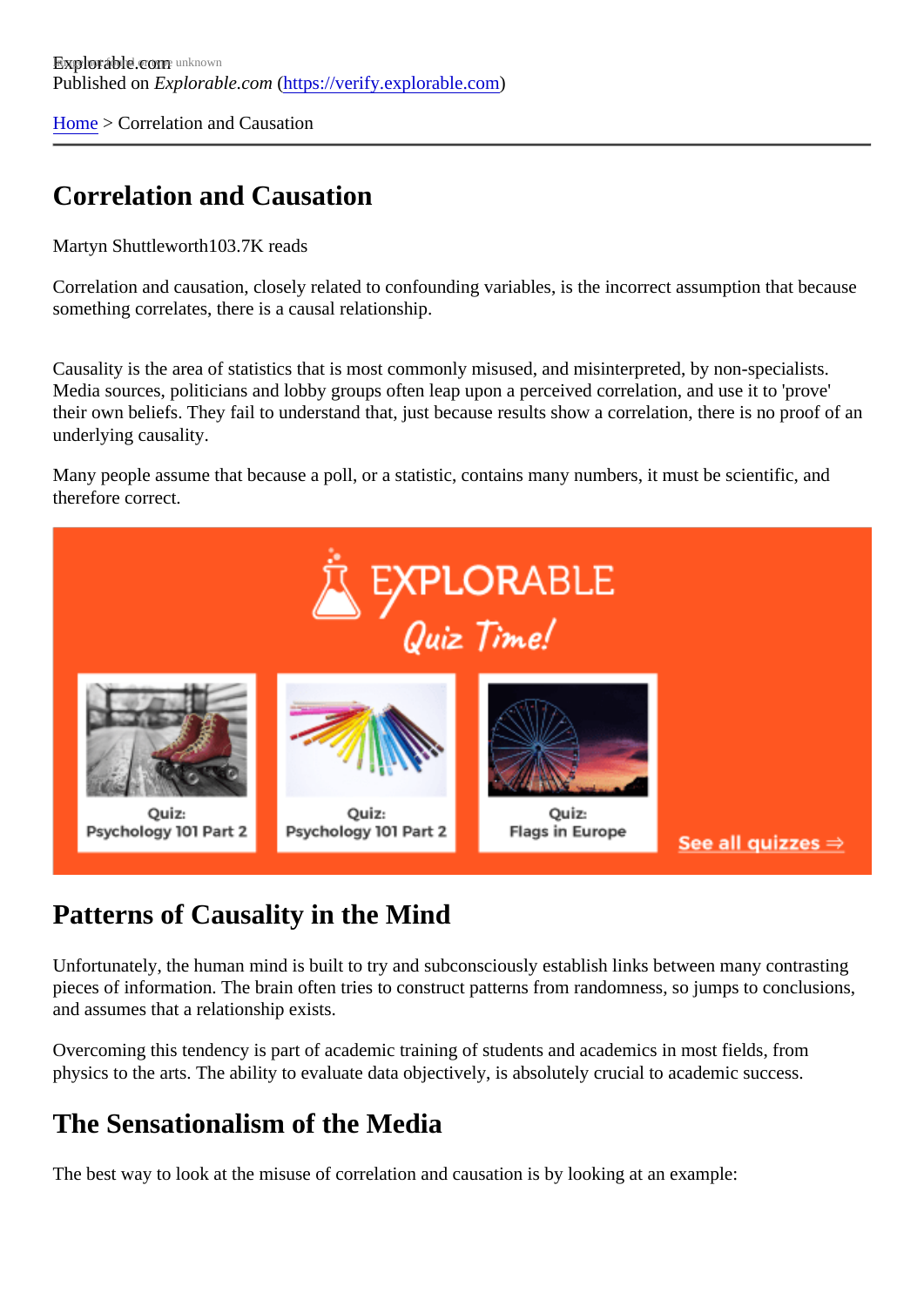A survey, as reported in a British newspaper, involved questioning a group of teenagers about their behavior, and establishing whether their parents smoked. The newspaper reported, as fact, that children whose parents smoked were more likely to exhibit delinquent behavior.

The results seemed to show a correlation between the two variables, so the paper printed the headline; "Parental smoking causes children to misbehave." The Professor leading the investigation stated that cigarette packets should carry warnings about social issues alongside the prominent health warnings.

(Sourcehttp://www.criticalthinking.org.uk/smokingparents/)

However, there are a number of problems with this assumption. The first is that correlations can often wor in reverse. For example, it is perfectly possible that the parents smoked because of the stress of looking a delinquent children.

Another cause may be that social class causes the correlation; the lower classes are usually more likely to smoke and are more likely to have delinquent children. Therefore, parental smoking and delinquency are both symptoms of the problem of poverty and may well have no direct link between them.

#### Third Variable

Image not found or type unknown

# Emotive Bias Influences Causality

This example highlights another reason behtind delation and causation errors, because the Professor was strongly anti-smoking. He was hoping to find a link that would support his own agenda. This is not to say that his results were useless, because they showed that there is a root cause behind the problems of delinquency and the likelihood of smoking. This, however, is not the same as a and effect relationship [3], and he allowed his emotions to cloud his judgment. Smoking is a very emotive subject, but academics must remain aloof and unbiased if  $t$ rian validity[4] is to remain intact.

# The Cost of Disregarding Correlation and Causation

The principle of incorrectly linking correlation and causation is closely linked stohoc reasoning], where incorrect assumptions generate an incorrect link between two effects.

The principle of correlation and causation is very important for anybody working as a scientist or researcher. It is also a useful principle for non-scientists, especially those studying politics, media and marketing. Understanding causality promotes a greater understanding, and honest evaluation of the alleged facts given by pollsters.

Imagine an expensive advertising campaign, based around intense market research, where misunderstan a correlation could cost a lot of money in advertising, production costs, and damage to the company's reputation.

# **Bibliography**

Coon, D. & Mitterer, J.O. (2009).Psychology: A Journe (4<sup>th</sup> Ed.). Belmont, CA: Cengage Learning

Kassin, S.M., Fein, S., Markus, H.R. (2019). Acial PsychologyBelmont, CA: Wadsworth Cengage